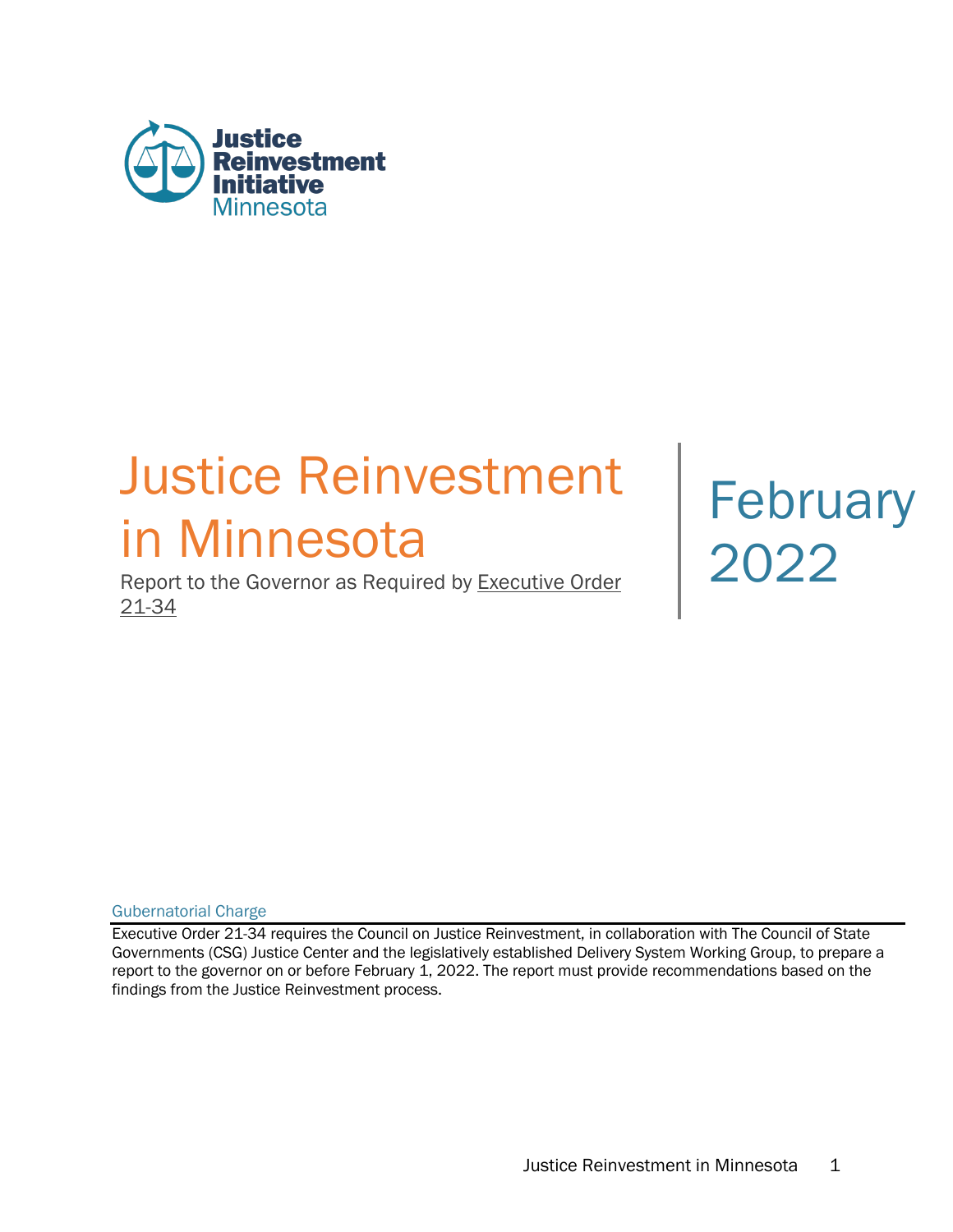## **Overview**

Minnesota was the first state in the country to use sentencing guidelines and, as such, has limited the use of prison by following guidelines that establish a presumption of probation in most cases.1 While this has contributed to the state's low incarceration rate, as of 2020, 1 in every 51 adult Minnesotans were on probation, totaling more than 85,000 people.2 This trend is even more concerning for Black and Native American people in the state, whose respective probation rates are five and nine times higher than they are for White people.<sup>3</sup>

Probation is not uniformly administered in Minnesota. Based on size, counties can choose from three options as to how they will participate in community corrections and what form of funding they will receive.4 They can opt to administer all correctional field services according to the Minnesota Community Corrections Act (CCA); supervise adults charged with misdemeanors and youth in the juvenile justice system, with the judiciary as the supervising authority and the Department of Corrections (DOC) managing all felony cases, according to the County Probation Officer (CPO) model; or forego community corrections entirely and have DOC manage the entire caseload for the county.5 Similarly, access to pretrial services, behavioral health services, and community services and supports for people in the criminal justice system is inconsistent statewide, contributing to supervision failures. Local criminal justice practitioners speculate that these gaps across the state contribute to felony reconvictions. This fractured supervision approach has also created a challenging environment for analyzing community corrections trends, implementing effective statewide supervision practices, ensuring people on supervision across the state have equitable access to

programming and treatment, and making criminal justice budget decisions.

In Minnesota, the annual cost of managing correctional facilities, supporting county supervision partners, and providing reentry services totals well over \$600 million.<sup>6</sup> The state's proportion of general funds spent on corrections is the lowest in the United States,7 making the efficient use of these funds important. As budgets have increased over time, and complex funding structures have evolved,8 Minnesota has not completed an independent, comprehensive assessment of the impact of its corrections or criminal justice budget expenditures, nor has the state reviewed the public safety implications of these allocations. State and county leaders are committed to using data and extensive engagement of people across the state to finally achieve a supervision system that is cost-effective, equitable, and just while balancing state and local responsibility. Through the Justice Reinvestment Initiative, Minnesota used an independent, bipartisan, interbranch approach for the first time to address the fractured supervision system with systemic recommendations to improve supervision across the state.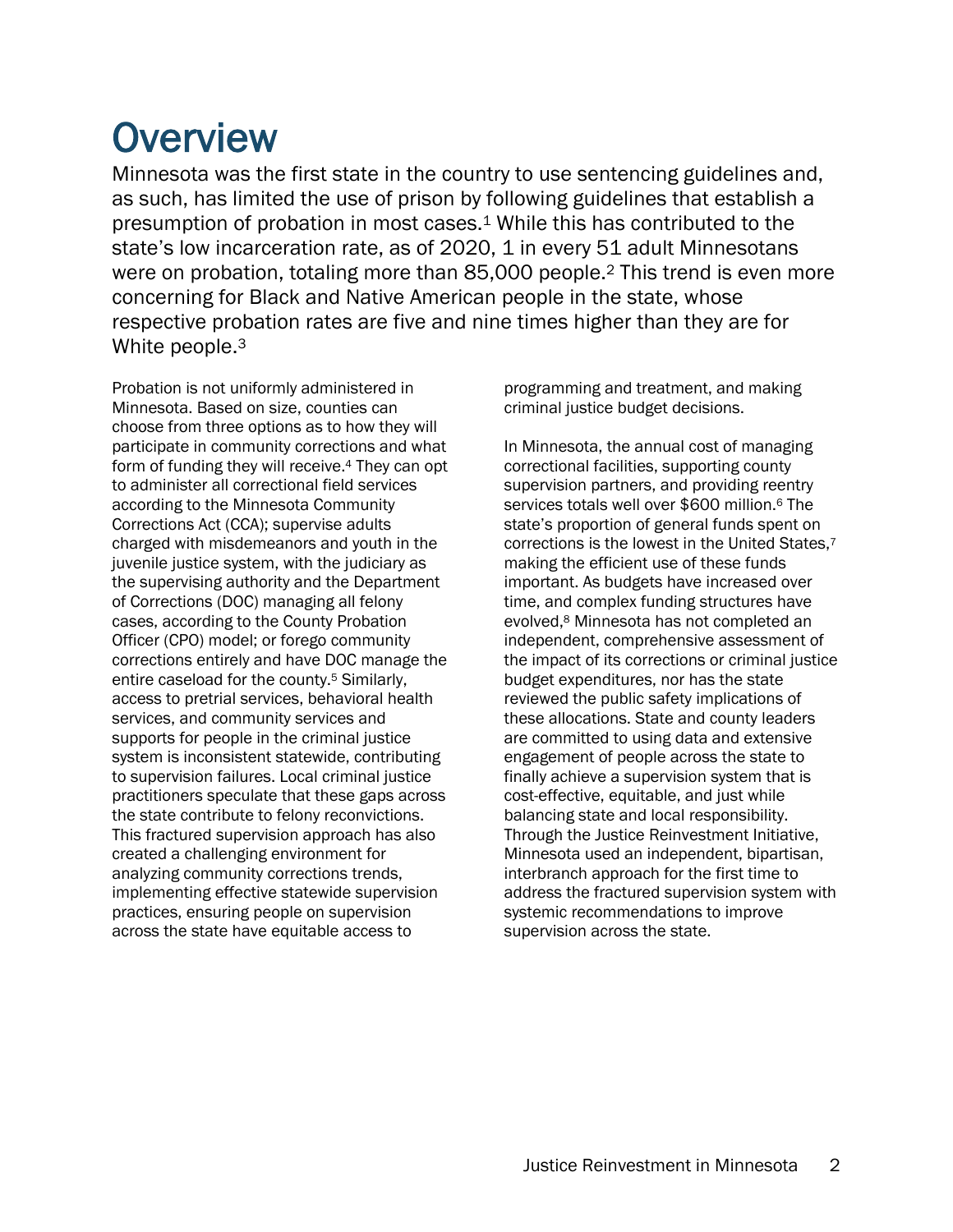### Bipartisan Oversight

The Governor's Council on Justice Reinvestment—a bipartisan, interbranch committee created through Executive Order 21-34—and the Delivery System Standards and Funding Policy Working Group—a committee established in HF 63 to update the state's supervision funding formula—guided Minnesota's Justice Reinvestment Initiative. Under their direction, and with funding from the Department of Justice's Bureau of Justice Assistance and the Pew Charitable Trusts, CSG Justice Center staff analyzed case-level sentencing, probation, and prison data to learn more about criminal justice trends and outcomes in the state. CSG Justice Center staff also convened focus groups, conducted assessments, and interviewed key stakeholders in Minnesota's criminal justice system.

### Governor's Council on Justice Reinvestment

The 15-member council includes state leaders representing all three branches of government as well as criminal justice system stakeholders from local governments, nonprofit organizations, and more. The council met three times in January 2022 to review analyses, hear public testimony, and discuss system challenges and policies initially developed through the Delivery System Standards and Funding Policy Working Group.

#### Co-Chairs

- Kevin Reese, Co-Founder and Co-Executive Director, Until We Are All Free
- Julie Rosen, State Senator; Chair, Senate Finance Committee

#### Members

- § \*Jason Anderson, Director, Itasca County Probation
- **John Choi, Ramsey County Attorney**
- **E** Kevin DuPuis, Chairman, Fond du Lac Band of Lake Superior Chippewa
- **Jennifer Frisch, Judge, Minnesota Court of** Appeals
- **EXECT** \*Catherine Johnson, Director, Community Corrections and Rehabilitation Department, Hennepin County
- **Tim Leslie, Dakota County Sheriff**
- John Marty, State Senator
- Kelly Lyn Mitchell, Chair, Minnesota Sentencing Guidelines Commission; Executive Director, Robina Institute of Criminal Law and Criminal Justice
- Rena Moran, State Representative
- **Paul Novotny, State Representative**
- § \* Paul Schnell, Commissioner, DOC
- **E** \* Jack Swanson, Roseau County Commissioner; Chair, Association of Minnesota Counties Public Safety
- **Yohuru Williams**, Distinguished University Chair, Professor of History, and Founding Director, Racial Justice Initiative at the University of St. Thomas

\*Also a member of the Delivery System Standards and Funding Policy Working Group

### Delivery System Standards and Funding Policy Working Group

The 32-member working group includes representatives from all three community supervision agencies—DOC, CCA, and CPO—as well as county commissioners (from both metro and greater Minnesota), members of the Minnesota Indian Affairs Council, members of the judiciary, and behavioral health and victim advocates. The working group met eight times between September 2021 and January 2022 to review analyses and discuss system challenges and policies.

#### **Members**

- Sue Abderholden, Executive Director, NAMI
- **Clinton Alexander, Director of Behavioral** Health, White Earth Reservation
- Jason Anderson, Director, Itasca County Probation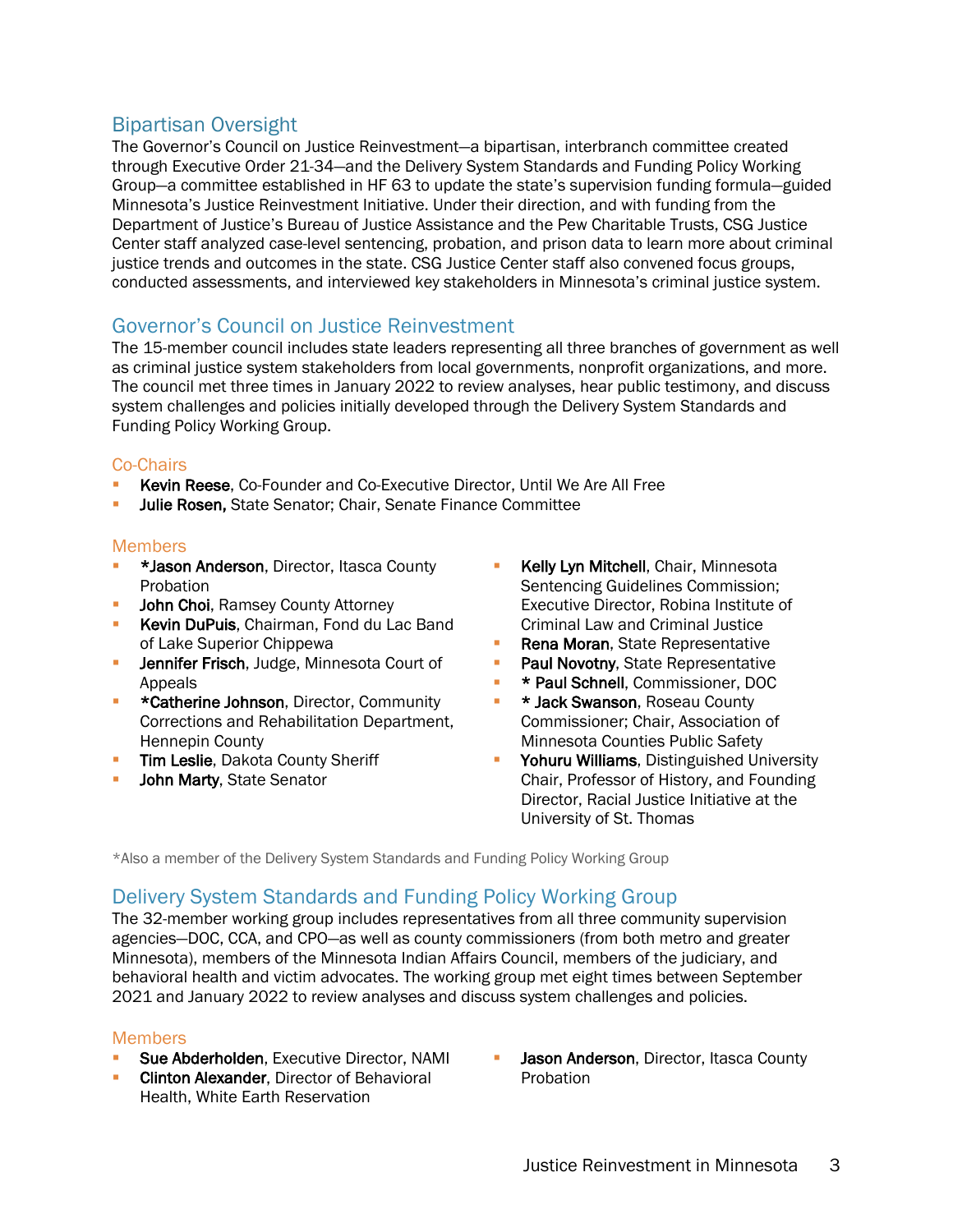- Ron Antony, Yellow Medicine County Commissioner
- Dayna Burmeister, Manager Southern Region, DOC
- **Midge Christianson, Community Corrections** Director, Region 6W
- § Chris Dodge, Chief Financial Officer, DOC
- **Terry Fawcett, Director, Pine County** Probation
- § Al Godfrey, Field Services Director, DOC
- **Bobbi Holtberg, Executive Director,** Minnesota Alliance on Crime
- **Catherine Johnson**, Community Corrections and Rehabilitation Department Director, Hennepin County
- **Nicole Kern**, Director, Morrison County Community Corrections
- **Safia Khan, Director, Government and** External Relations, DOC
- **Stephen King, Director, Mower County** Probation
- **Tami Jo Lieberg**, Director, Kandiyohi County Community Corrections
- Jeff Lunde, Hennepin County Commissioner
- **Mike MacMillian, Director, Wright County Probation**
- **Janet Marshall, Inter-Governmental Liaison,** State Court Administrator's Office
- Nicole Matthews, Minnesota Indian Women's Sexual Assault Coalition
- Kurt Mortenson, Otter Tail County Commissioner
- **Jim Schneider**, Director, Cass County Probation
- § Paul Schnell, Commissioner, DOC
- Les Schultz, Director, Brown County Probation
- § Curtis Shanklin, Deputy Commissioner, DOC
- **Jeff Shorba**, State Court Administrator
- **Carli Stark**, Public Safety Policy Analyst, AMC; Executive Director, MACCAC
- Jack Swanson, Roseau County Commissioner; Public Safety Chair, Association of Minnesota Counties
- § Kristen Trebil, Director, Court Services, State Court Administrator's Office
- § Dylan Warkentin, Director, Anoka County Community Corrections
- § Kenneth Washington, Chief, Leech Lake Tribal Police
- Barb Weckman, Brekke Scott County Commissioner
- Kate Weeks, Executive Director, Office of Justice Programs

### Data Collection

Case-level data were provided to the CSG Justice Center by the Minnesota DOC and the Minnesota Sentencing Guidelines Commission. CSG Justice Center staff conducted a comprehensive analysis of sentencing, community corrections (probation and supervised release), and incarceration data to examine probation, supervised release, incarceration, and recidivism trends as well as the risk and needs of the supervised and incarcerated population.

Additional context and information were provided through more than 100 virtual meetings and conference calls with local stakeholders, including community supervision leadership and agents; behavioral health leadership and service providers; municipal and county officials; victims and their advocates; people in the criminal justice system and their families and advocates; and others.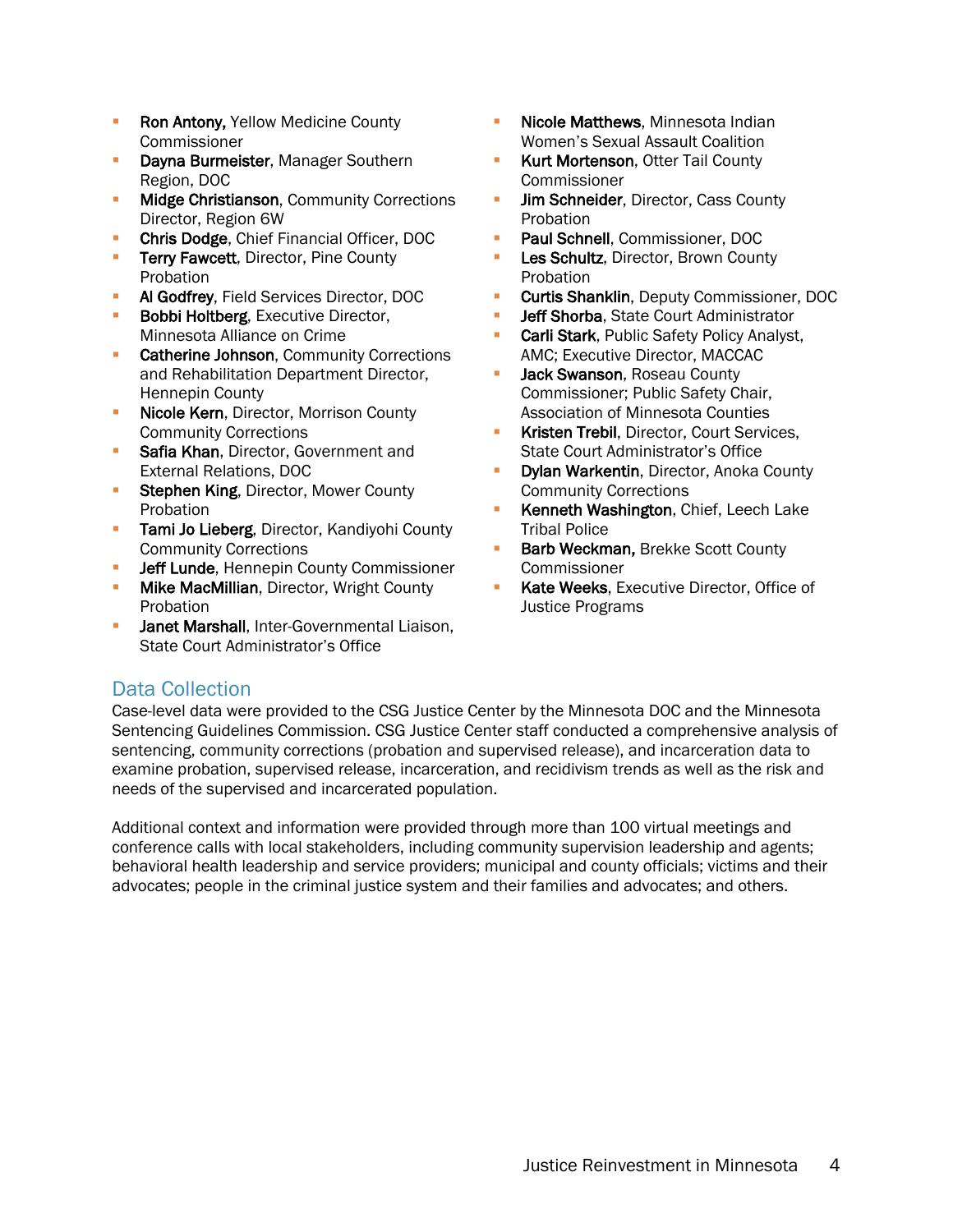Key Challenges<br>Discussions with council and working group members, comprehensive stakeholder engagement, statutory review, and analysis of Minnesota's data identified the following key challenges and findings related to the state's criminal justice system:

- 1. Minnesota relies heavily on community supervision, but there is concern about consistency and effectiveness across supervision systems. Minnesota's rate of people under correctional control is 11th highest among states, driven by its high probation rate.<sup>9</sup> In 2019, of the nearly 122,000 people under correctional control in Minnesota, 87 percent were on community supervision.<sup>10</sup> There is wide variation in supervision practices and outcomes by county and agency. Often, people on supervision are navigating multiple systems at once, which not only points to redundancies in the system, but may impact a person's ability to succeed. Effective supervision is hindered by a lack of statewide standards for probation, specialized training and quality assurance, community-based risk-reduction programming, housing, and appropriate behavioral health treatment options.
- 2. Despite the state's heavy reliance on community supervision, Minnesota's level of funding is low, both in comparison to county contributions and as measured against other states, which may limit the consistent implementation of evidence-based supervision. In 2020, Minnesota spent the lowest proportion of state general funds on corrections.11 About 13 percent of the current DOC budget is allocated for subsidies to counties for supervision, and 11 percent is earmarked for supervision services provided by the DOC.<sup>12</sup> Counties contribute significantly to the overall cost of supervision.<sup>13</sup>
- 3. Prison admissions are driven by revocations from supervised release and probation. More than 60 percent of prison admissions are due to supervision failures. Many of these people cycle through prison quickly, meaning that on most days, about 25 percent of the standing population was admitted for a supervision violation,<sup>14</sup> costing the state more than \$77 million annually.<sup>15</sup>
- 4. Black and Native American people are overrepresented in Minnesota's criminal justice system. The rate of Black adults on felony probation in 2019 was nearly five times higher than the rate of White people on felony probation. For Native Americans, this rate was more than nine times higher than for White people.16 Native Americans in the state have their probation revoked at a higher rate than any other racial or ethnic group.<sup>17</sup>

Recommendations. The recommendations here are designed to explore ways to ensure that the Minnesota supervision system is effective, equitable, and adequately resourced.

- 1. Ensure that counties are equitably funded and positioned to comprehensively implement evidence-based supervision.
- 2. Increase effectiveness and equity across the probation systems.
- 3. Hold people on probation consistently accountable.
- 4. Prioritize quality assurance of supervision practices.
- 5. Reduce racial disparities across the supervision system.
- 6. Improve access to behavioral health care in the community for people under community supervision.
- 7. Engage victims of crime in meaningful, restorative supervision practices.
- 8. Measure outcomes.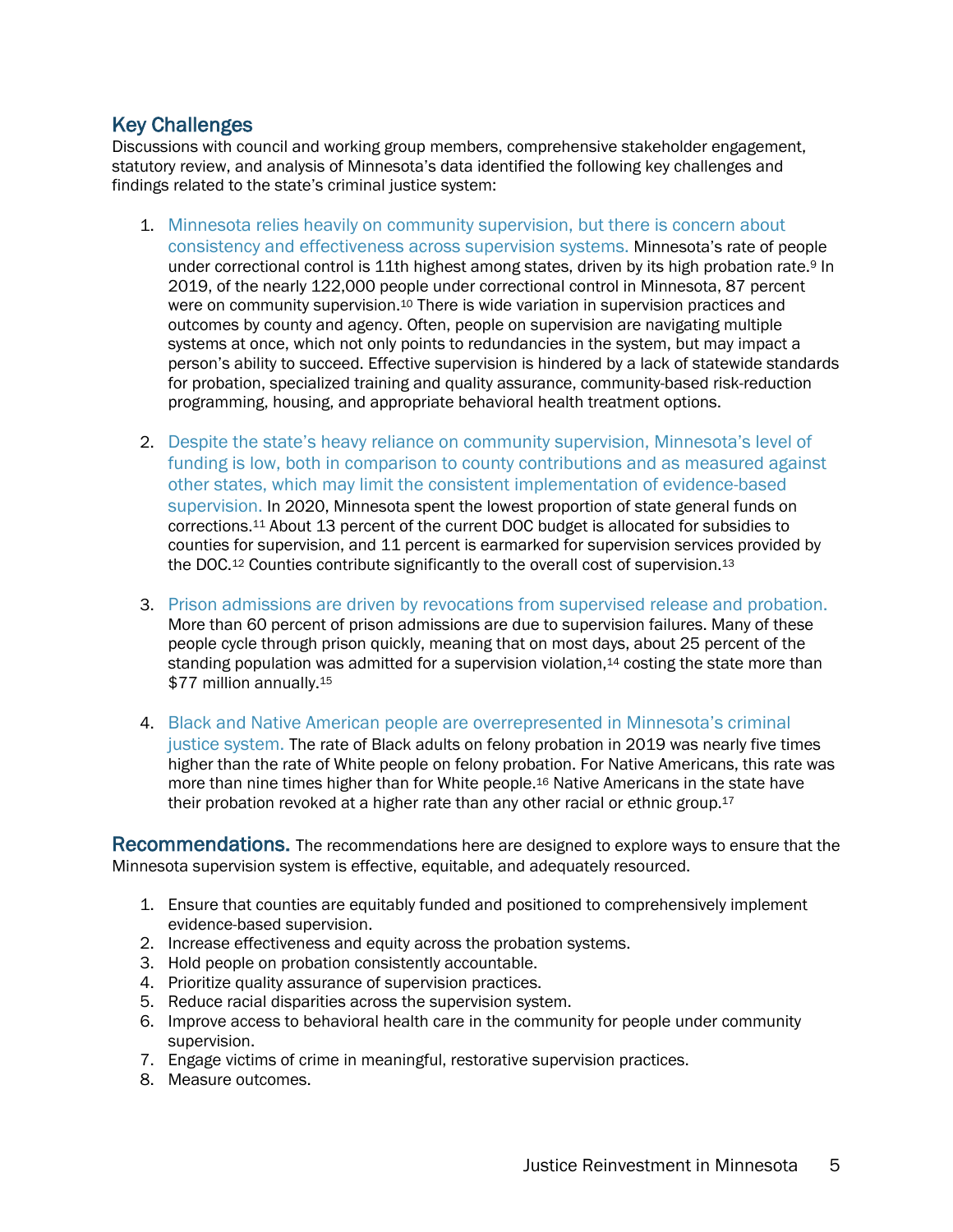## Recommendations and Key Findings

### Recommendation 1

Ensure that counties are equitably funded and positioned to comprehensively implement evidence-based supervision.

### Findings

- § In 2020, Minnesota spent the lowest proportion of state general funds on corrections: 2.5 percent versus an all-state average of 6.5 percent.18
- § About 13 percent of the current DOC budget is allocated for subsidies to counties for supervision, and less than 11 percent is earmarked for supervision services provided by the DOC.19
- **In 2019, state subsidies comprised 20 percent of total (county and state) expenditures for** supervision. Minnesota county expenditures for public safety in 2019 were 16.6 percent of all county expenditures.20
- The state grant/subsidy funding mechanisms are different for each system and result in inequitable state investments in effective supervision practices. This also means the state may not be supporting effective services at similar levels across systems.
- Per diem expenditures for CCA agencies range from \$3 to \$13 per person under supervision. Some counties contribute more than 80 percent of their CCA agency's budget, while 3 counties contribute less than half.21
- § States that rely on county-level supervision agencies use different funding approaches to support community corrections.
	- By law, the Oregon Department of Corrections conducts a workload study of cost and time required to provide community corrections. The 2019–2021 capitated ("per diem") rate was \$12.07. Oregon is committed to full state funding for supervision provided locally.<sup>22</sup>
	- Texas provides full state funding with no expectation of county funding for felony supervision. In 2020, the state appropriated \$247.4 million in state aid. Per diem funding for people on felony probation comes to approximately \$4.30.23
	- Kansas provides community corrections funding for people who are identified as medium or high risk and placed on supervision. In 2020, state grants totaled \$16.8 million, which yields approximately \$6.40 per diem.24
	- Pennsylvania is in the process of revising its funding formula based on Justice Reinvestment legislation in 2019. The formula for distributing \$16 million in basic state aid will use two measures of the volume of people under supervision, with each weighted by a measure of the challenges represented by those people: *sentences to probation in the prior year,* with a "sentencing severity index" (using the sentencing grid) as a multiplier, and *reported caseloads*, with a "risk index" multiplier. Additional state funding of \$17 million is known as county intermediate punishment and is targeted to programs that meet the criteria for "restrictive conditions of probation."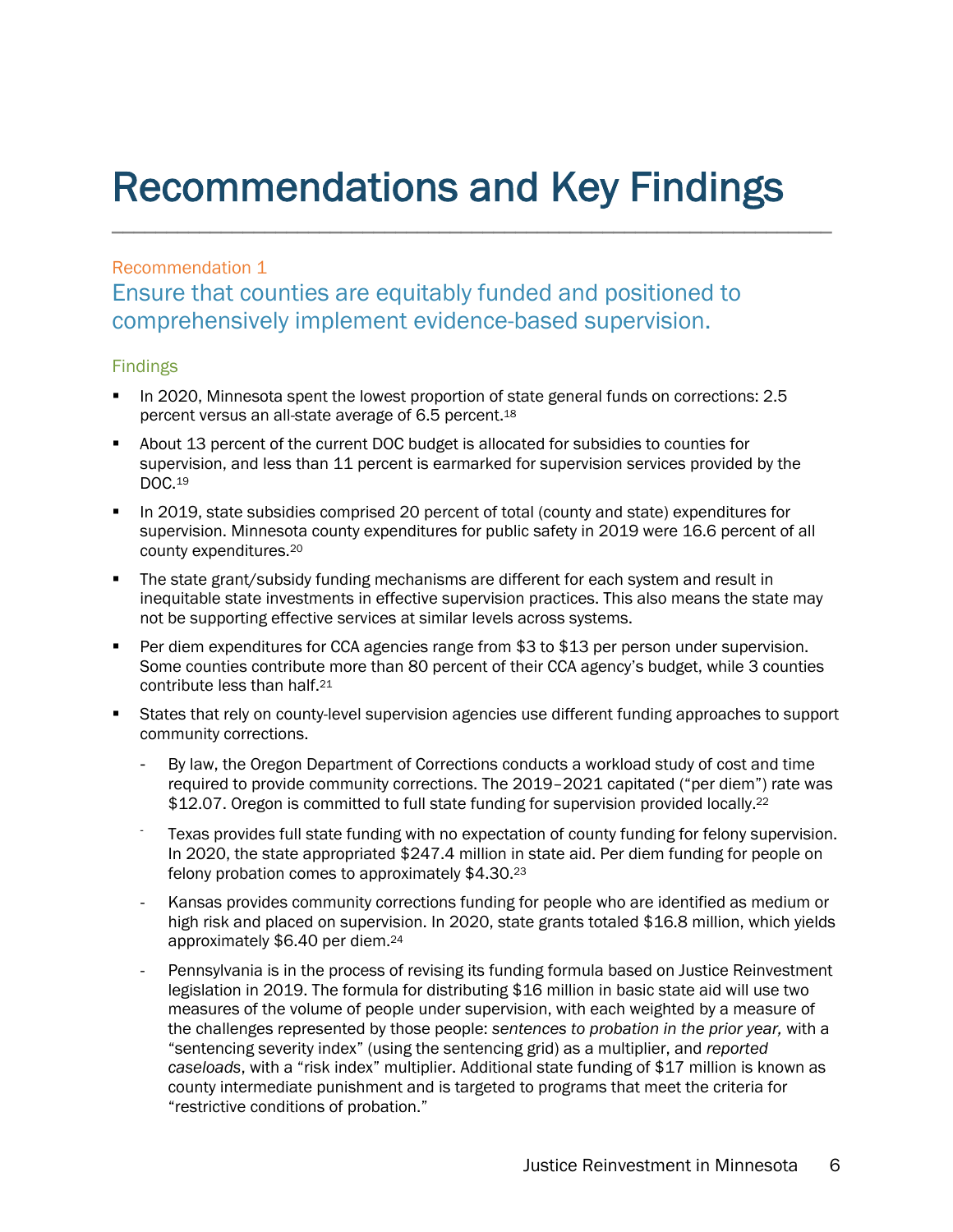### \_\_\_\_\_\_\_\_\_\_\_\_\_\_\_\_\_\_\_\_\_\_\_\_\_\_\_\_\_\_\_\_\_\_\_\_\_\_\_\_\_\_\_\_\_\_\_\_\_\_\_\_\_\_\_\_\_\_\_\_\_\_\_\_\_\_ Recommendation <sup>2</sup> Increase effectiveness and equity across the probation systems.

#### Findings

- **•** There is wide variation in rates of recidivism for people on felony probation by supervision agency.<sup>25</sup> When comparing people who start on felony probation in two systems in Minnesota, in one system people on supervision are 2.5 times more likely to be incarcerated within three years, 1.5 times more likely to be convicted of a felony within three years, and 1.2 times more likely to start a new probation term within three years.26
- § Community supervision agencies operate evidence-based assessment, case planning, case management, and discharge planning practices, but the implementation of these practices is inconsistent across the state. Similarly, there are inconsistent definitions of terms within and across the delivery systems, like what administrative supervision involves.<sup>27</sup>
- § Between 2018 and 2020, Level of Service/Case Management Inventory (LS/CMI) assessments were completed for 70 percent of people on felony probation. For people on gross misdemeanor or misdemeanor, LS/CMI assessments were completed for 32 and 18 percent of the population, respectively.<sup>28</sup> There is no use of formalized case plans that flow from assessment results.29
- People on supervision in multiple systems must overcome additional hurdles to successfully discharge from supervision. Between January 2018 and June 2020, 82,056 people started adult probation. Of that population, 5,048 had more than one supervising agency, and 2,399 had to navigate more than one delivery system.30

### \_\_\_\_\_\_\_\_\_\_\_\_\_\_\_\_\_\_\_\_\_\_\_\_\_\_\_\_\_\_\_\_\_\_\_\_\_\_\_\_\_\_\_\_\_\_\_\_\_\_\_\_\_\_\_\_\_\_\_\_\_\_\_\_\_\_ Recommendation <sup>3</sup> Hold people on probation consistently accountable.

### Findings

- Supervised release failures most commonly occur in the first six months of supervision, underscoring the importance of frontloading supervision and interventions.31
- People on felony probation fail at higher rates than those on probation for gross misdemeanor and misdemeanor offenses.32
- § More than 60 percent of prison admissions are due to supervision failures. Many of these people cycle through prison quickly, meaning that on most days, about 25 percent of the standing population was admitted for a supervision violation,<sup>33</sup> costing the state more than \$77 million annually.34 Minnesota needs effective statewide strategies to reduce technical violations and other supervision failures in order to increase supervision successes.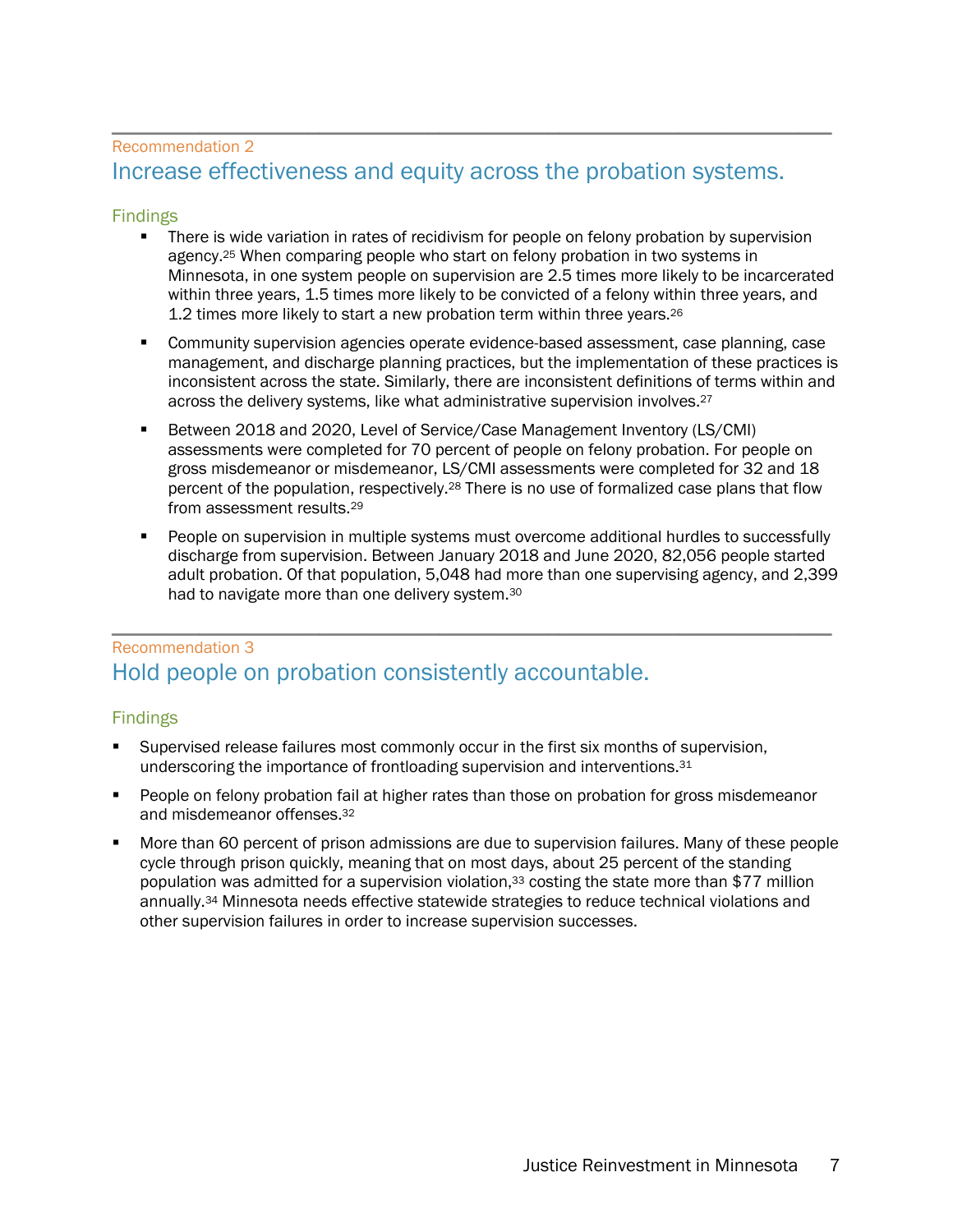### \_\_\_\_\_\_\_\_\_\_\_\_\_\_\_\_\_\_\_\_\_\_\_\_\_\_\_\_\_\_\_\_\_\_\_\_\_\_\_\_\_\_\_\_\_\_\_\_\_\_\_\_\_\_\_\_\_\_\_\_\_\_\_\_\_\_ Recommendation <sup>4</sup> Prioritize quality assurance of supervision practices.

### Findings

- § Minnesota's correctional populations are concentrated in the community, not in prison or jail. Minnesota's probation rate is the fifth highest in the United States, while its prison rate is among the lowest in the nation.35
- § Between 2015 and 2019, more than 75 percent of people convicted of felony offenses were sentenced to probation.<sup>36</sup>
- All three delivery systems have agents who are trained in motivational interviewing and cognitive programming, including the Carey Guides, Decision Points, and others.37
- There is very limited ongoing coaching or quality control in any of the systems.<sup>38</sup>

### \_\_\_\_\_\_\_\_\_\_\_\_\_\_\_\_\_\_\_\_\_\_\_\_\_\_\_\_\_\_\_\_\_\_\_\_\_\_\_\_\_\_\_\_\_\_\_\_\_\_\_\_\_\_\_\_\_\_\_\_\_\_\_\_\_\_ Recommendation <sup>5</sup> Reduce racial disparities across the supervision system.

#### Findings

- § Black and Native American people are overrepresented in Minnesota's criminal justice system. While Black people made up only 6 percent of Minnesota's total adult population in 2019, they accounted for 18 percent of the probation population, 27 percent of the supervised release population, and 38 percent of the prison population. Similarly, Native American people made up 1 percent of the total adult population but 6 percent of the probation population, 8 percent of the supervised release population, and 8 percent of the prison population.<sup>39</sup>
- The rate of Black adults on felony probation in 2019 was nearly five times higher than the rate of White adults on felony probation. For Native Americans, this rate was more than nine times higher than for White people.<sup>40</sup>
- Native Americans in the state have their probation revoked at a higher rate than any other racial or ethnic group.41 Native American people on felony probation were 1.4 times more likely to be reconvicted of a felony within 3 years of starting probation. Native American people on misdemeanor probation were 1.5 times more likely to have a new probation term within 3 years.42
- Native American and Black people on supervised release (SR) are reincarcerated more often than people of other races. Compared to White people, Native American people on standard SR were 1.5 times more likely to be incarcerated within one year of starting SR and when on intensive SR, were 1.3 times more likely to be incarcerated within one year. Black people on standard SR were 1.2 times more likely than White people to be incarcerated within one year and when on intensive SR, were 1.1 times more likely to be incarcerated within one year.43
- The racial makeup of the delivery systems differs, and supervision officers may need different cultural competencies to deliver appropriate services. Black people make up 21 percent of the CCA population and 5 percent of both the DOC and CPO populations. Native American people make up 4 percent of the CCA population and 9 percent of the DOC population and 5 percent of the CPO population.44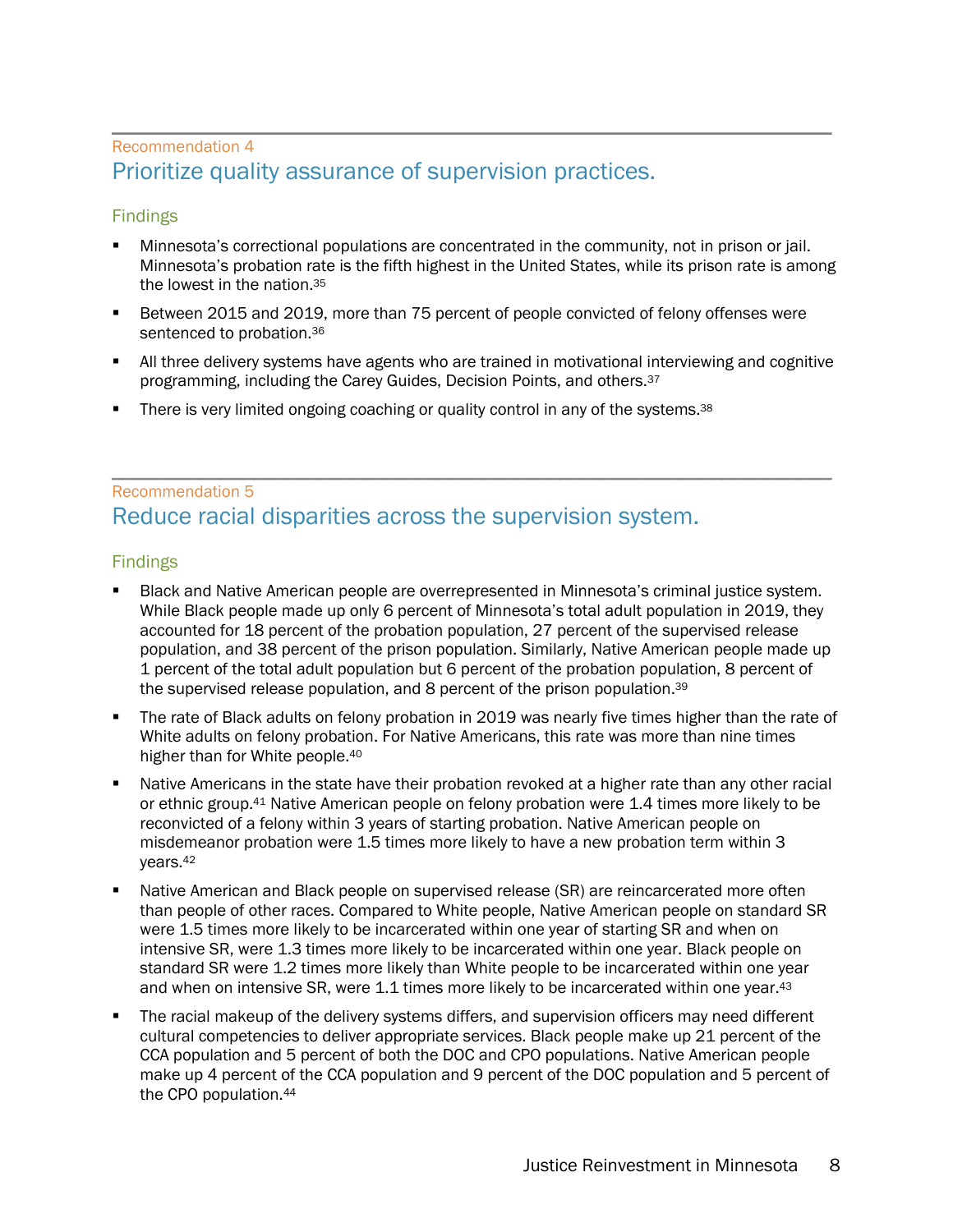- There isn't a current plan in place affording tribal governments the ability to determine which supervision system works best to supervise people on probation or post-release supervision, just like counties.45
- § Despite best efforts, CCA, CPO, and DOC agencies have struggled to hire and retain a workforce that reflects the diversity of the people on probation.46
- § Structure that improves consistency in decision-making and policy implementation by supporting the use of discretion can help decrease racial disparities at key points in the justice system, including probation.47

### \_\_\_\_\_\_\_\_\_\_\_\_\_\_\_\_\_\_\_\_\_\_\_\_\_\_\_\_\_\_\_\_\_\_\_\_\_\_\_\_\_\_\_\_\_\_\_\_\_\_\_\_\_\_\_\_\_\_\_\_\_\_\_\_\_\_ Recommendation <sup>6</sup> Improve access to behavioral health care in the community for people under community supervision.

#### Findings

- The large number of people on probation for offenses related to drugs and driving while intoxicated (DWI) or driving under the influence (DUI) speaks to the need for chemical dependency treatment for people on supervision. Between 2018 and 2020, the most common offense category for people on felony probation was drug offenses. For people on gross misdemeanor or misdemeanor probation, the most common offense category was DWI.<sup>48</sup>
- **LS/CMI assessments in Minnesota indicate that nearly half of people assessed have high or very** high substance use disorder needs.<sup>49</sup> Financial problems, family violence, homelessness, and mental illness are other common issues identified by LS/CMI assessments for people on probation.50
- There is no requirement for gender-specific or culturally specific training or program provision. Many community providers do not offer culturally informed, trauma-informed or gender-informed programming.51
- § Minnesota continues to struggle with a behavioral health workforce shortage, and access to mental health and chemical dependency treatment services varies across the state.<sup>52</sup>
- § Minnesota is currently engaged in a number of statewide initiatives to address community resource issues, including provider shortages, workforce diversity, and affordable housing. However, these initiatives do not always include collaboration with the appropriate criminal justice system partners to support the intentional integration of the justice-involved population.

### \_\_\_\_\_\_\_\_\_\_\_\_\_\_\_\_\_\_\_\_\_\_\_\_\_\_\_\_\_\_\_\_\_\_\_\_\_\_\_\_\_\_\_\_\_\_\_\_\_\_\_\_\_\_\_\_\_\_\_\_\_\_\_\_\_\_ Recommendation <sup>7</sup> Engage victims of crime in meaningful, restorative supervision practices.

### Findings

§ Victims and other interested parties can sign up for notification of a person's pretrial release by enrolling in the VINE notification process. After a person is convicted, victims must ask to receive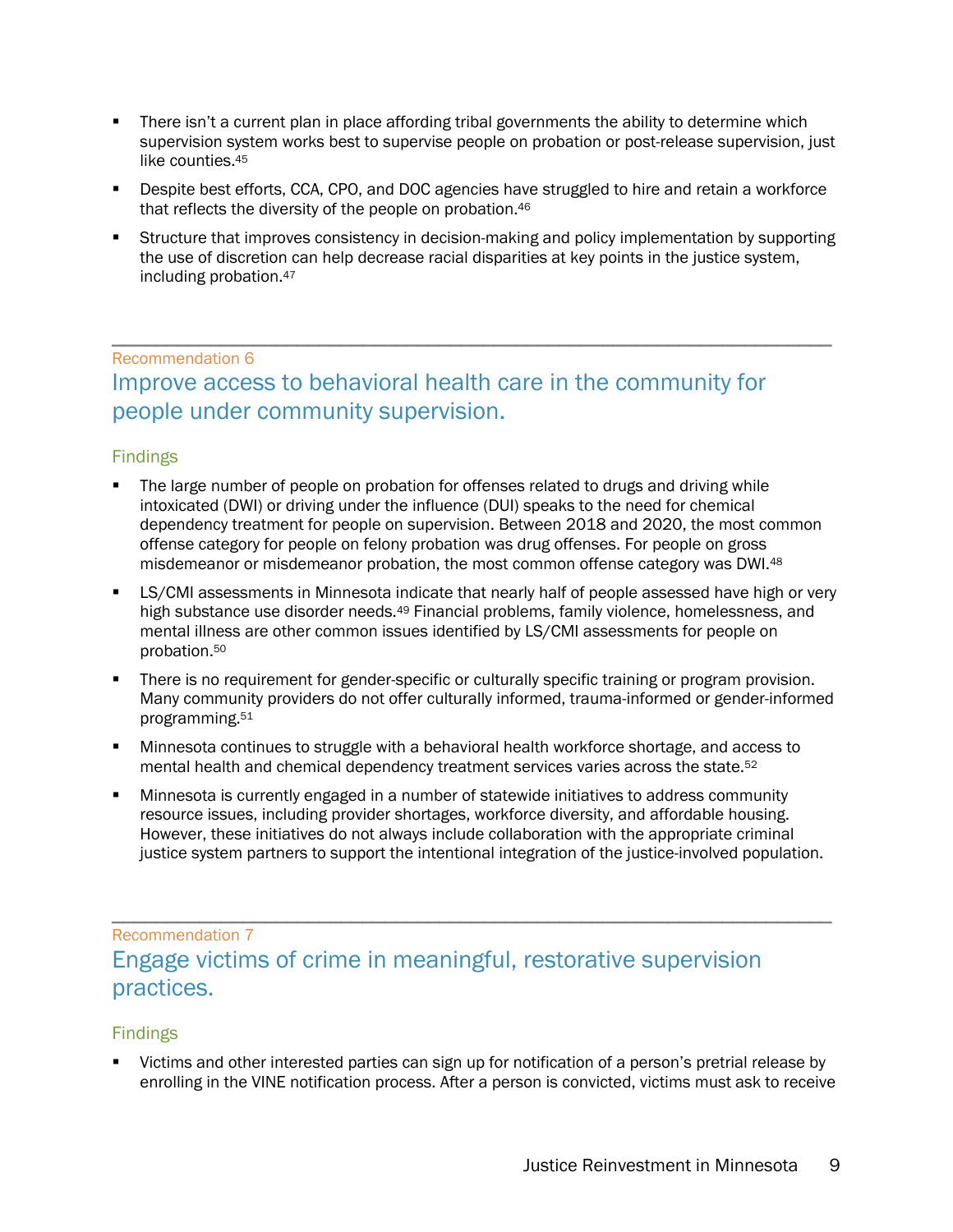notification regarding the person's release from jail or DOC. Little information is available regarding movement while people are on or have transferred off supervision.53

- § Only 7 percent of cases in Minnesota include a restitution order for pecuniary damages to a victim, and the average amount of restitution owed across all cases is \$2,098.
- § After 3 years, 67 percent of restitution owed is paid and satisfied.54

### \_\_\_\_\_\_\_\_\_\_\_\_\_\_\_\_\_\_\_\_\_\_\_\_\_\_\_\_\_\_\_\_\_\_\_\_\_\_\_\_\_\_\_\_\_\_\_\_\_\_\_\_\_\_\_\_\_\_\_\_\_\_\_\_\_\_ Recommendation <sup>8</sup> Measure outcomes.

### Findings

- Each supervising agency or county uses their own version of the Court Services Tracking System (CSTS) to document and monitor data for people they supervise. Because each county manages their own data system, the definitions used and the specific data collected vary widely by agency.55
- § Some, but not all, of the data collected in local CSTS systems are uploaded to the Statewide Supervision System (S<sup>3</sup>). Even though these data are aggregated in a statewide system, the differences in data collection and definitions limit the ability to deliver consistent and accurate measurements and comparisons of agencies and delivery systems.56
- § There are limited feedback loops to help agents and supervisors improve their day-to-day work. Additionally, data related to recidivism and other outcomes are not consistently available to agency leadership.57

### Looking Ahead

The Governor's Council on Justice Reinvestment will continue to meet through February 2022 to review the policy options developed by the Delivery Systems Standards and Funding Policy Working Group that support each of these recommendations. The Council will continue to take public testimony from community members and people involved in the criminal justice system. By the end of February, the Council will submit an addendum to this report with additional recommendations for legislative action, ensuring that Minnesota's supervision system is effective, equitable, and adequately resourced.

*This project was supported by Grant No. 2019-ZB-BX-K002 awarded by the Bureau of Justice Assistance. The Bureau of Justice Assistance is a component of the Office of Justice Programs, which also includes the Bureau of Justice Statistics, the National Institute of Justice, the Office of Juvenile Justice and Delinquency Prevention, the Office for Victims of Crime, and the SMART Office. Points of view or opinions in this document are those of the author and do not necessarily represent the official position or policies of the U.S. Department of Justice. To learn more about the Bureau of Justice Assistance, please visit bja.gov.*

<sup>1</sup> Minnesota Sentencing Guidelines Commission, *2021 Report to the Legislature* (Saint Paul, MN: Minnesota Sentencing Guidelines Commission, 2021), https://mn.gov/sentencing-

guidelines/assets/2021MinnSentencingGuidelinesCommReportLegislature\_tcm30-463260.pdf.

<sup>2</sup> Minnesota Department of Corrections, Probation Survey, 2020. United States Census Bureau, 2020 Decennial Census,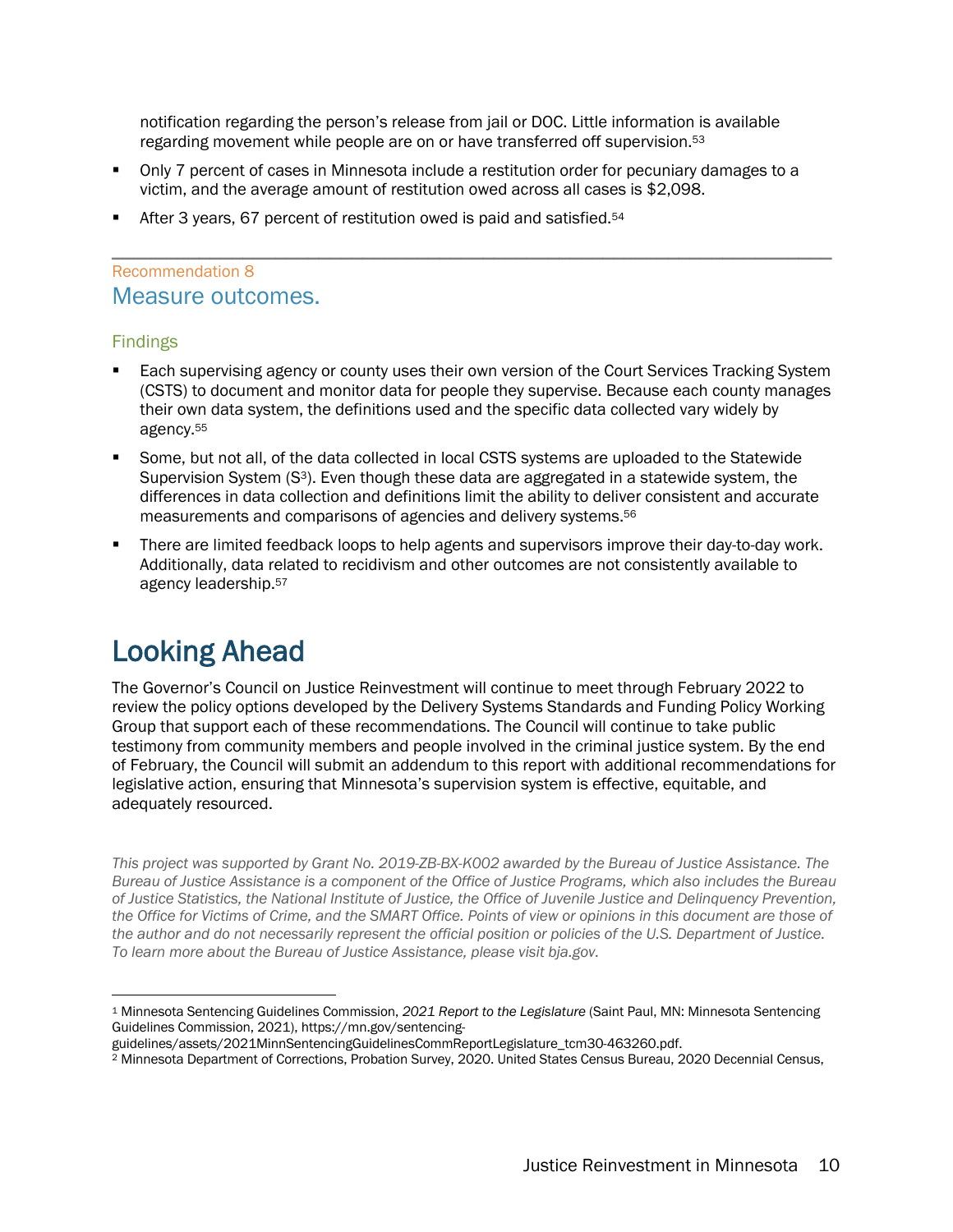accessed January 11, 2022, https://data.census.gov.

<sup>3</sup> Minnesota Department of Corrections, Probation Survey, 2019.

<sup>4</sup> "Community Corrections Funding in Minnesota" (PowerPoint presentation, National Conference of State Legislatures, October 2014).

<sup>5</sup> "About MACCAC," Minnesota Association of Community Corrections Act Counties – MACCAC, accessed March 27, 2020, http://www.maccac.org.

<sup>6</sup> "Current Estimates of State Budget," Minnesota Management and Budget, accessed February 15, 2021,

https://mn.gov/mmb/budget/state-budget-overview/current-estimates/.

<sup>7</sup> State Spending by Function as a Percent of Total State Expenditures, Fiscal 2020, (Washington, DC: NASBO, 2020), https://higherlogicdownload.s3.amazonaws.com/NASBO/9d2d2db1-c943-4f1b-b750-

0fca152d64c2/UploadedImages/SER%20Archive/2020\_State\_Expenditure\_Report\_S.pdf.

<sup>8</sup> SF 878, 89th Senate Reg. Sess. (MN 2015) (the most recent amendment to the Community Corrections Act formula). <sup>9</sup> Todd D. Minton, Lauren G. Beatty, and Zhen Zeng, PhD, *Correctional Populations in the United States*, 2019, (Washington, DC: Bureau of Justice Statistics, 2021).

<sup>10</sup> Todd D. Minton, Lauren G. Beatty, and Zhen Zeng, Ph.D., *Correctional Populations in the United States, 2019 – Statistical Tables (*Washington, D.C.: Office of Justice Programs Bureau of Justice Statistics, July 2021); Minnesota Department of Corrections, *Adult Prison Population Summary* (St. Paul, Minnesota: Minnesota Department of Corrections, January 2020); Minnesota Department of Corrections, *2019 Probation Survey* (St. Paul, Minnesota: Minnesota Department of Corrections, April 2020); CSG Justice Center analysis of MN DOC supervised release data.

<sup>11</sup> State Spending by Function as a Percent of Total State Expenditures, Fiscal 2020, (Washington, DC: NASBO, 2020), https://higherlogicdownload.s3.amazonaws.com/NASBO/9d2d2db1-c943-4f1b-b750-

0fca152d64c2/UploadedImages/SER%20Archive/2020\_State\_Expenditure\_Report\_S.pdf.

<sup>12</sup> "Current Estimates of State Budget," Minnesota Management and Budget, accessed October 1,

2021, MiMB website https://mn.gov/mmb/budget/state-budget-overview/current-estimates/; H.F. 63, 92<sup>nd</sup> Legislature,

1st Special Session, (Minnesota 2021); Minnesota Department of Corrections, *Fact Sheet: Correctional Delivery* 

<sup>13</sup> Office of the State Auditor "Minnesota County Finances 2019 Revenues, Expenditures, and Debt"

at https://www.osa.state.mn.us/media/lijbetvz/county\_19\_report.pdf; Judiciary and Public Safety Budget, Laws 2019 Chapter 5, SF8

at https://www.senate.mn/departments/fiscalpol/tracking/2019/JUD\_Judiciary%20Conference%20Final.pdf.

<sup>14</sup> Email from DOC Commissioner to CSG Justice Center staff, December 7, 2021.<br><sup>15</sup> Based on \$90 per diem reported in survey conducted by the CSG Justice Center in June 2020. CSG Justice Center analysis of prison data, 2019.

<sup>16</sup> Minnesota Department of Corrections, Probation Survey, "Explore Census Data," United States Census Bureau, accessed March 8, 2021, https://data.census.gov.

<sup>17</sup> Minnesota Sentencing Guidelines Commission, 2019 Probation Revocations (St. Paul, MN: Minnesota Sentencing Guidelines Commission, 2020), https://mn.gov/msgc-

stat/documents/reports/2019/2019MSGCReportProbationRevocations.pdf.

<sup>18</sup> State Spending by Function as a Percent of Total State Expenditures, Fiscal Year 2020, (Washington, DC: NASBO, 2020), https://higherlogicdownload.s3.amazonaws.com/NASBO/9d2d2db1-c943-4f1b-b750-

0fca152d64c2/UploadedImages/SER%20Archive/2020\_State\_Expenditure\_Report\_S.pdf.

<sup>19</sup> "Current Estimates of State Budget," Minnesota Management and Budget, accessed October 1,

2021, MiMB website https://mn.gov/mmb/budget/state-budget-overview/current-estimates/; H.F. 63, 92<sup>nd</sup> Legislature,

1st Special Session, (Minnesota 2021); Gary Karger, *A Report for the Minnesota Association of Community Corrections Act Counties,* (2013); Minnesota Department of Corrections, *Fact Sheet: Correctional Delivery Systems* (St. Paul, Minnesota: Minnesota Department of Corrections, July 2021).<br><sup>20</sup> Office of the State Auditor, "Minnesota County Finances 2019 Revenues, Expenditures, and Debt,"

https://www.osa.state.mn.us/media/lijbetvz/county\_19\_report.pdf; Judiciary and Public Safety Budget, Laws 2019 Chapter 5, SF8,

https://www.senate.mn/departments/fiscalpol/tracking/2019/JUD\_Judiciary%20Conference%20Final.pdf.

<sup>21</sup> CCA Agency Comprehensive Plan Budgets, 2020–2021; Minnesota Probation Survey, 2020.

<sup>22</sup> Interviews and emails with Denise Sitler, Deputy Director, Community Corrections Division, Oregon Department of Corrections and Ken Sanchagriin, Director, Oregon Criminal Justice Commission, September 2021.

<sup>23</sup> Interview and emails with Carey Green, Director of the Community Justice Assistance Division, Texas Department of Criminal Justice, August 2021.

<sup>24</sup> Interview and emails with Marie McNeal, Community Corrections Director, Kansas Department of Corrections, August 2021.

<sup>25</sup> CSG Justice Center analysis of MN DOC probation data.